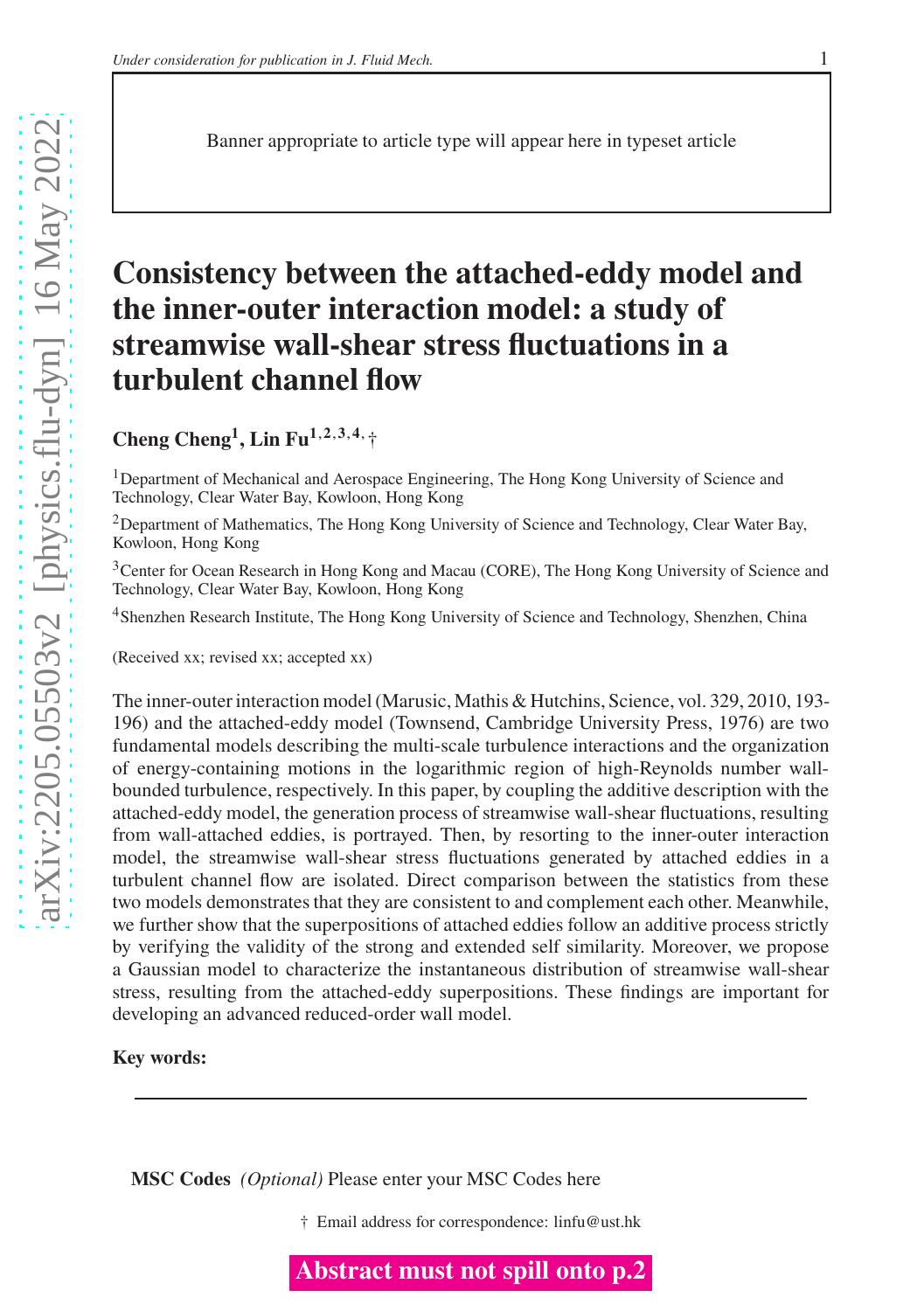### **1. Introduction**

Wall-shear stress fluctuation is a crucial physical quantity in wall-bounded turbulence, as it is of importance for noise radiation, structural vibration, drag generation, and wall heat transfer, among others [\(Diaz-Daniel](#page-8-0) *et al.* [2017;](#page-8-0) [Cheng](#page-8-1) *et al.* [2020\)](#page-8-1). In the past two decades, ample evidence has shown that the root mean squared value of streamwise wallshear stress fluctuations  $(\tau_{x,rms}')$  is sensitive to the flow Reynolds number (Abe *[et al.](#page-8-2)* [2004;](#page-8-2) [Schlatter & Örlü 2010](#page-9-0); [Yang & Lozano-Durán 2017;](#page-9-1) [Guerrero](#page-9-2) *et al.* [2020](#page-9-2)). It indicates that large-scale energy-containing eddies populating the logarithmic and outer regions in high-Reynolds-number wall turbulence have non-negligible influences on the near-wall turbulence dynamics, and thus the wall friction [\(de Giovanetti](#page-9-3) *et al.* [2016;](#page-9-3) Li *[et al.](#page-9-4)* [2019\)](#page-9-4).

Till now, several models have been proposed on the organization of motions in logarithmic and outer regions and their interactions with the near-wall dynamics. [Marusic](#page-9-5) *et al.* [\(2010](#page-9-5)) have established that superposition and modulation are the two basic mechanisms that largescale motions (LSM) and very-large-scale motions (VLSM) exert influences on the nearwall turbulence. The former refers to the footprints of LSMs and VLSMs on the near-wall turbulence, while the latter indicates the intensity amplification or attenuation of near-wall small-scale turbulence by the outer motions. [Mathis](#page-9-6) *et al.* [\(2013](#page-9-6)) extended the model to interpret the generation of wall-shear stress fluctuations in high-Reynolds number flows. They emphasized that superposition and modulation are still two essential factors. This inner-outer interaction model (IOIM) has also been successfully developed to predict the near-wall velocity fluctuations with data inputs from the log layer [\(Marusic](#page-9-5) *et al.* [2010;](#page-9-5) [Baars](#page-8-3) *et al.* [2016;](#page-8-3) [Wang](#page-9-7) *et al.* [2021\)](#page-9-7).

On the other hand, the most elegant conceptual model describing the motions in logarithmic region is the attached-eddy model (AEM) [\(Townsend 1976;](#page-9-8) [Perry & Chong 1982](#page-9-9)). It conjectures that the logarithmic region is occupied by an array of self-similar energy-containing motions (or eddies) with their roots attached to the near-wall region. Extensive validations support the existence of attached eddies in high-Reynolds number turbulence, such as the logarithmic decaying of streamwise velocity fluctuation intensities [\(Meneveau & Marusic](#page-9-10) [2013](#page-9-10)), as originally predicted by [Townsend](#page-9-8) [\(1976\)](#page-9-8). The reader is referred to a recent review work by [Marusic & Monty](#page-9-11) [\(2019](#page-9-11)) for more details. Given the existence of wallattached energy-containing motions in the logarithmic region, it would be quite natural to hypothesize that the near-wall part of these motions would affect the generation of the wallshear fluctuations to some extent, maybe, via the superposition and modulation mechanisms. However, some fundamental questions may be raised, e.g., whether the IOIM and AEM are consistent with each other? There's a possibility that the superposition component of  $\tau'_{x}$ decomposed by the IOIM in physical space can not fully follow the predictions made by the AEM quantitatively. If yes, whether these two models can shed light on the mechanism of wall-shear fluctuation generation and be indicative for modeling approaches?

Previous study [\(Yang & Lozano-Durán 2017\)](#page-9-1) verified that the generation of wall-shear stress fluctuations can be interpreted as the outcomes of the momentum cascade across momentum-carried eddies of different scales, and modeled by an additive process. Here, we first aim to couple the additive description with the AEM to portray the generation process of streamwise wall-shear fluctuations, resulting from wall-attached eddies. Two scaling laws describing their intensities and the linkages with the characteristic scales of attached eddies can be derived (the characteristic scales of attached eddies are their wall-normal heights according to AEM [\(Townsend 1976\)](#page-9-8)). Then, we intend to isolate the streamwise wall-shear stress fluctuations generated by attached eddies in a turbulent channel flow at  $Re_{\tau} = 2003$  $(Re_\tau = h u_\tau/v, h$  denotes the channel half-height,  $u_\tau$  the wall friction velocity and  $\nu$  the kinematic viscosity) by resorting to the IOIM [\(Marusic](#page-9-5) *et al.* [2010;](#page-9-5) [Baars](#page-8-3) *et al.* [2016](#page-8-3)). Here,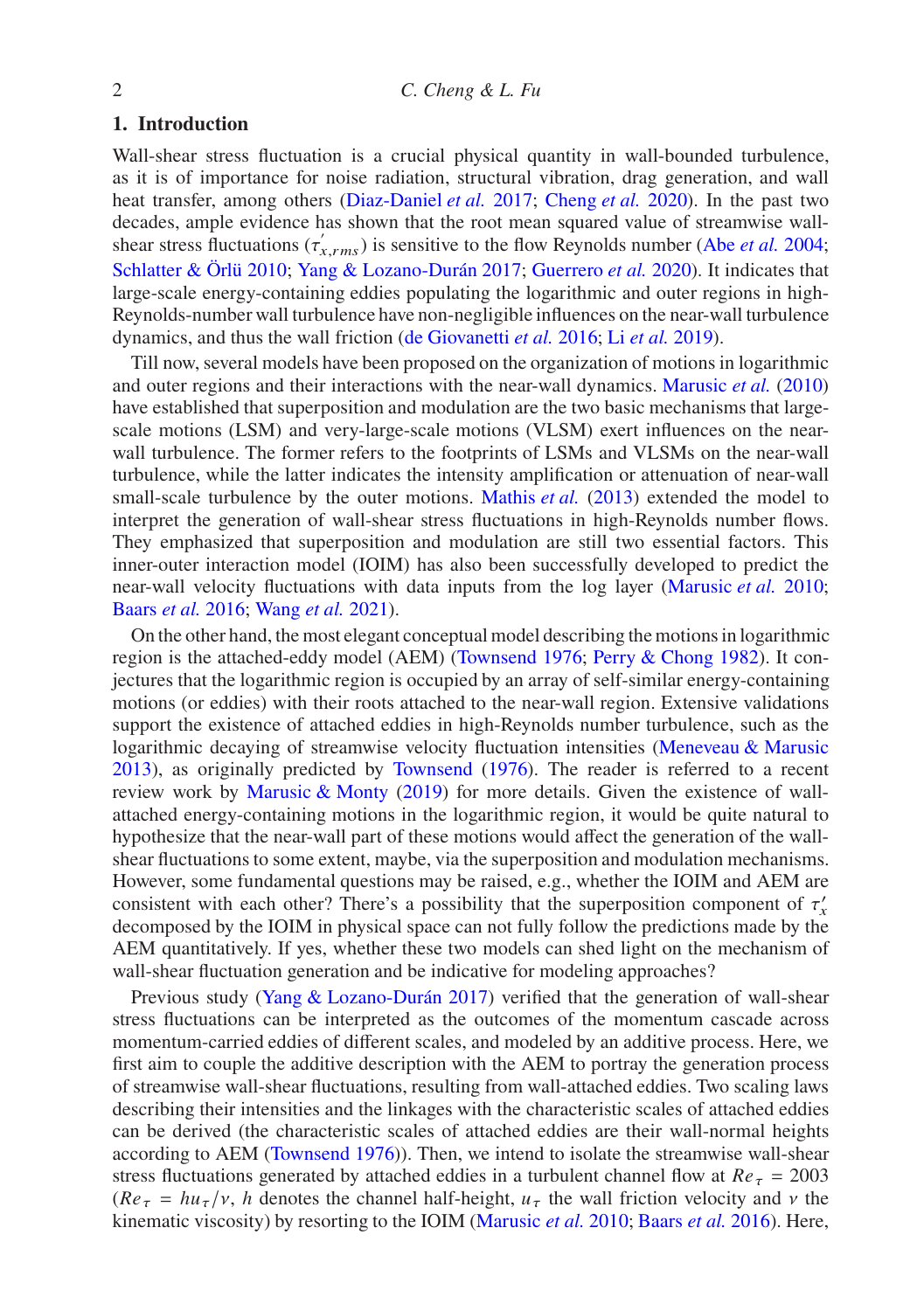IOIM is employed as a tool to estimate the streamwise wall-shear fluctuations generated by attached eddies. The statistics from IOIM can be processed to verify the scaling laws deduced by AEM, so as to demonstrate their consistency. Moreover, a simple algebraic model describing the instantaneous distributions of the streamwise wall-shear stress fluctuations generated by attached eddies will be proposed.

#### **2. Streamwise wall-shear stress fluctuations generated by attached eddies**

According to [Mandelbrot](#page-9-12) [\(1974\)](#page-9-12) and [Yang & Lozano-Durán](#page-9-1) [\(2017\)](#page-9-1), the generation of streamwise wall-stress fluctuations can be modeled as an additive process within multifractal formalism, which takes the form of

$$
\tau_x^{'+} = \sum_{i=1}^n a_i,\tag{2.1}
$$

where  $a_i$  are random addends, representing an increment in  $\tau_x^+$  due to eddies with wallnormal height  $h/2^i$ , and superscript + denotes the normalization with wall units. Here, we intend to isolate the contributions from the eddies populating logarithmic region  $(\tau_{x,o}^{\prime+})$  and link to their wall-normal positions y.  $\tau_{x,o}^{'}$  can be expressed as

<span id="page-2-1"></span>
$$
\tau_{x,o}^{'+} = \sum_{i=n_s}^{n_o} a_i,\tag{2.2}
$$

where  $n_s$  and  $n_o$  represent the additives that correspond to the eddies with the wall-normal height at  $y_s$  and  $y_o$ , respectively. Here,  $y_s$  is the lower bound of logarithmic region, and generally believed to be  $80 \le y_s^+ \le 100$  [\(Jiménez 2018](#page-9-13); [Baars & Marusic 2020\)](#page-8-4);  $y_o$  is the outer reference height. It can be found that  $1 < n_s < n_o < n$ . The addends  $a_i$  are assumed to be identically and independently distributed  $(i.i.d)$  and equal to  $a$ . The number of the addends should be proportional to

$$
n_o - n_s + 1 \sim \int_{y_s}^{y_o} p(y) dy \sim \int_{y_s}^{y_o} \frac{1}{y} dy \sim \ln(\frac{y_o}{y_s}),
$$
 (2.3)

where  $p(y)$  is the eddy population density, which is proportional to  $1/y$  according to AEM [\(Townsend 1976](#page-9-8); [Perry & Chong 1982](#page-9-9)). A momentum generation function  $\langle exp(q\tau_{x,o}^{'+})\rangle$ , where  $\langle \rangle$  represents the averaging in the temporal and spatially homogeneous directions, is defined to scrutinize the scaling behavior of  $\tau_{x,o}^{'+}$  [\(Yang](#page-9-14) *et al.* [2016\)](#page-9-14).  $\langle exp(q\tau_{x,o}^{'+})\rangle$  can be evaluated as

<span id="page-2-0"></span>
$$
\left\langle exp(q\tau_{x,o}^{'+})\right\rangle = \left\langle exp(qa)\right\rangle^{n_o - n_s + 1} \sim \left(\frac{y_o}{y_s}\right)^{s(q)},\tag{2.4}
$$

where q is a real number,  $s(q) = C_1 \ln \langle exp(qa) \rangle$  is called anomalous exponent,  $C_1$  is a constant. Eq.  $(2.4)$  is called strong self similarity (SSS). If  $a$  is a Gaussian variable, the anomalous exponent can be recast as

<span id="page-2-3"></span>
$$
s(q) = C_2 q^2,\tag{2.5}
$$

where  $C_2$  is another constant. On the other hand, an extended self-similarity (ESS) is defined to describe the relationship between  $\langle exp(q\tau_{x,o}^{+})\rangle$  and  $\langle exp(q\tau_{x,o}^{+})\rangle$  (fixed  $q_0$ ) [\(Benzi](#page-8-5) *et al.* [1993](#page-8-5)), i.e.,

<span id="page-2-2"></span>
$$
\left\langle exp(q\tau_{x,o}^{'+})\right\rangle = \left\langle exp(q_0\tau_{x,o}^{'+})\right\rangle^{\xi(q,q_0)},\tag{2.6}
$$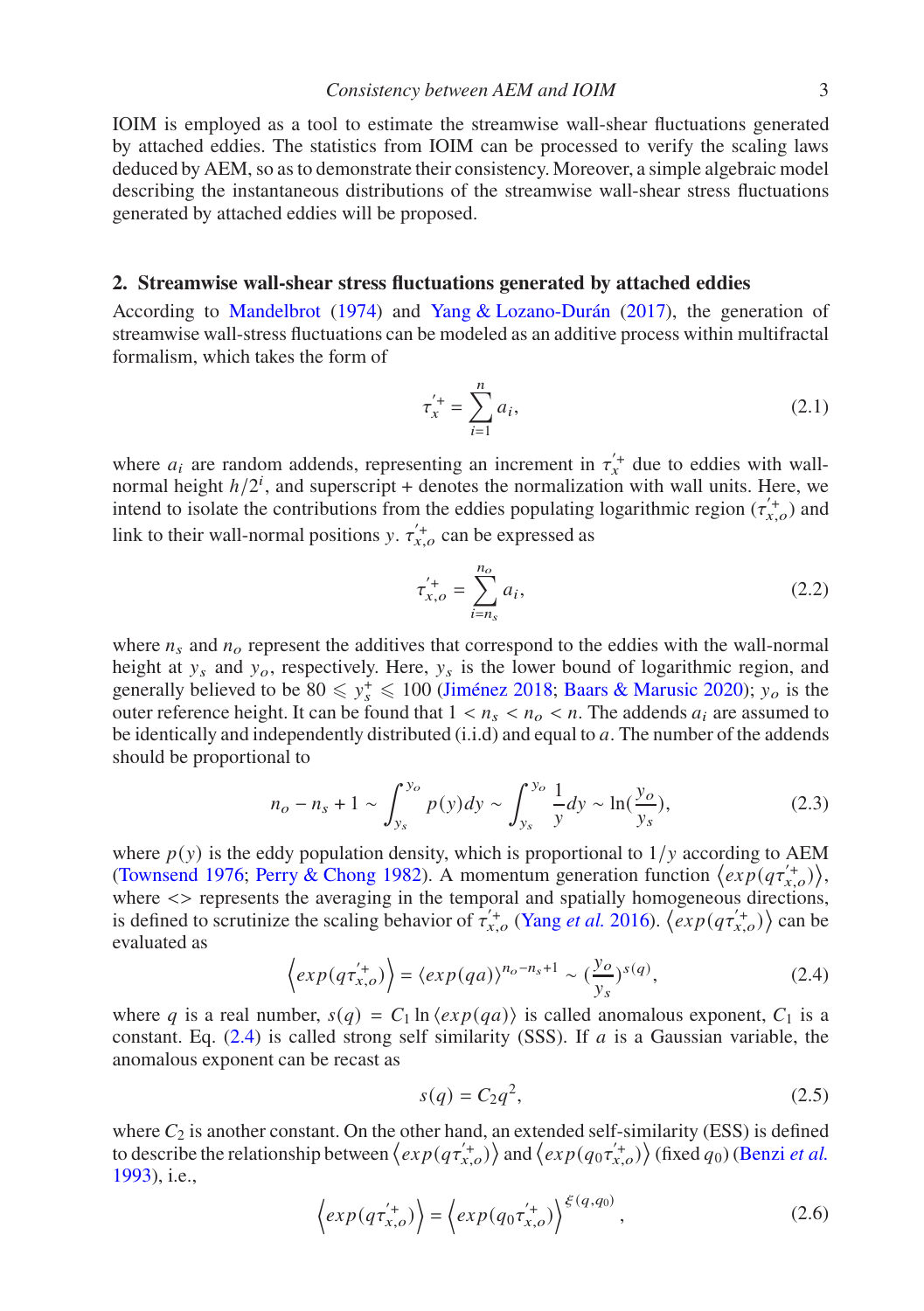where  $\xi(q, q_0)$  is a function of q (fixed  $q_0$ ). Note that ESS does not strictly rely on i.i.d of the addends, but the additive process Eq.  $(2.2)$ .

### **3. DNS database and scale decomposition method**

The direct numerical simulation (DNS) database used in the present study is an incompressible turbulent channel flow at  $Re_{\tau} = 2003$ , which has been extensively validated by previous studies [\(Hoyas & Jiménez 2006;](#page-9-15) [Jiménez & Hoyas 2008\)](#page-9-16). The decomposition of  $\tau'_x$ is based on the IOIM first proposed by [Marusic](#page-9-5) *et al.* [\(2010\)](#page-9-5). [Baars](#page-8-3) *et al.* [\(2016\)](#page-8-3) modified the computational process by introducing spectral stochastic estimation to avoid artificial scale decomposition. In this work, the modified version of IOIM is adopted to investigate the multi-scale characteristics of  $\tau'_x$ . It can be expressed as

$$
u_p^+\left(y^+\right) = \underbrace{u^*\left(y^+\right)\left\{1 + \Gamma_{uu}u_L^+\left(y^+\right)\right\}}_{u_s^+} + u_L^+\left(y^+\right),\tag{3.1}
$$

where  $u_p^+$  denotes the predicted near-wall streamwise velocity fluctuation,  $u^*$  denotes the universal velocity signal without large-scale impact,  $u<sub>L</sub><sup>+</sup>$  is the superposition component,  $\Gamma_{uu}$  is the amplitude-modulation coefficient, and  $u_s^+$  denotes the amplitude modulation of the universal signal  $u^*$ ,  $u^+$  is obtained by spectral stochastic estimation of the streamwise velocity fluctuation at the logarithmic region  $y_o^+$ , namely,

$$
u_L^+ (x^+, y^+, z^+) = F_x^{-1} \left\{ H_L ( \lambda_x^+, y^+) F_x \left[ u_o^+ (x^+, y_o^+, z^+) \right] \right\}
$$
 (3.2)

where  $u^+$  is the streamwise velocity fluctuation at  $y^+$  in the logarithmic region, and,  $F_x$  and  $F_x^{-1}$  denote FFT and inverse FFT in the streamwise direction, respectively.  $H_L$  is the transfer kernel, which evaluates the correlation between  $u^+(y^+)$  and  $u^+_o(y^+_o)$  at a given length scale  $\lambda_x^+$ , and can be calculated as

$$
H_L\left(\lambda_x^+, y^+\right) = \frac{\left\langle \hat{u}\left(\lambda_x^+, y^+, z^+\right) \overline{\hat{u}_o}\left(\lambda_x^+, y_o^+, z^+\right) \right\rangle}{\left\langle \hat{u}_o\left(\lambda_x^+, y_o^+, z^+\right) \overline{\hat{u}_o}\left(\lambda_x^+, y_o^+, z^+\right) \right\rangle},\tag{3.3}
$$

where  $\hat{u}$  is the Fourier coefficient of u, and  $\hat{u}$  is the complex conjugate of  $\hat{u}$ .

In this work, we mainly pay attention to the quantity,  $\tau'_{x}$  generated by the attached eddies. Thus, the predicted position  $y^+$  is fixed at  $y^+ = 0.3$ , and the outer reference height  $y^+$  varies from 100 (namely  $y_s^+$ ) to  $0.2h^+$  (denoted as  $y_e^+$ ), i.e., the upper boundary of logarithmic region [\(Jiménez 2018\)](#page-9-13). We have checked that as long as the predicted position is around  $y^+ \leq O(1)$ , the results presented below are insensitive to the choice of specific  $y^+$ . Once  $u_L^+$  is obtained, the superposition component of  $\tau_x^+$  can be calculated by definition (i.e.,  $\frac{\partial u'_L}{\partial y^+}$  at the wall) and denoted as  $\tau'_{x,L}(y_o^+)$ . According to the hierarchical attached eddies in high-Reynolds number wall turbulence (see Fig. [1\)](#page-4-0),  $\tau_{x,L}^{(+)}(y_o^+)$  represents the superposition contributed from the wall-coherent motions with their height larger than  $y_o^+$ . Thus, the difference value  $\tau_{x,L}^{(+)}(y_s^+) - \tau_{x,L}^{(+)}(y_o^+)$  can be interpreted as the superposition contribution generated by the wall-coherent eddies with their wall-normal heights within  $y_s^+$  and  $y_o^+$ , i.e.,  $\tau_{x,o}^{'+}$  in Eq. [\(2.2\)](#page-2-1). Considering that  $y_s^+$  is the lower bound of the logarithmic region, the increase of  $y_o^+$  corresponds to the enlargement of the addends in the additive description (see Eq. [\(2.2\)](#page-2-1)). In this way, the connection between AEM and IOIM are established, and the AEM predictions (see Eqs.  $(2.4)-(2.6)$  $(2.4)-(2.6)$ ) can be verified directly.

### **Focus on Fluids articles must not exceed this page length**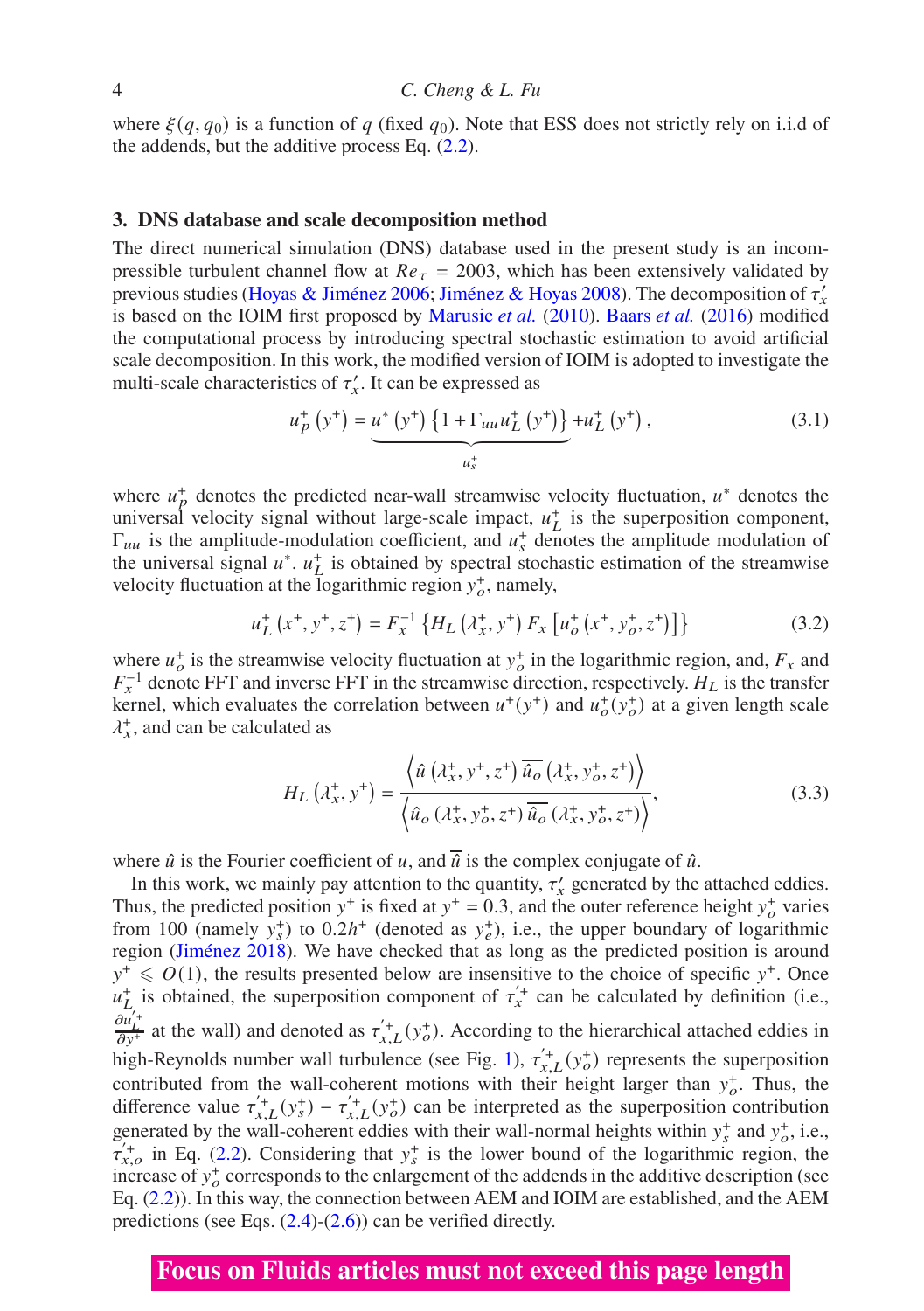<span id="page-4-0"></span>

Figure 1: A schematic of the attached-eddy model [\(Hwang 2015](#page-9-17)). Each circle represents an individual attached eddy.  $y_s^+$  and  $y_e^+$  are the lower and upper bound of the logarithmic region, respectively.  $y_0^+$  is the outer reference height, and varies from  $y_s^+$  to  $y_e^+$ .

<span id="page-4-1"></span>

Figure 2: (*a*) G as functions of  $y_o/y_s$  for  $q = \pm 5$  and  $q = \pm 3$ ; (*b*) premultiplied G as functions of  $y_o/y_s$  for  $q = \pm 5$  and  $q = \pm 3$ .

#### **4. Results and discussion**

<span id="page-4-2"></span>4.1. Scaling laws of 
$$
\tau_{x,o}^{'+}
$$

Here, we further define a moment generation function based on the IOIM, i.e.,

$$
G(q, y_o^+) = \left\langle exp(q(\tau_{x,L}^{\'{+}}(y_s^+) - \tau_{x,L}^{\'{+}}(y_o^+))) \right\rangle.
$$
 (4.1)

Fig. [2\(](#page-4-1)*a*) shows the variations of G as a function of  $y_o/y_s$  for  $q = \pm 5$  and  $q = \pm 3$ . Power-law behaviours can be found in the interval between  $1.7 \leq y_o/y_s \leq 2.9$  for positive q and  $1.7 \leq y_o/y_s \leq 4$  for negative q, justifying the validity of SSS, i.e., Eq. [\(2.4\)](#page-2-0). Fig. [2\(b\)](#page-4-2) is in aid of accessing the scalings by displaying the variations of premultiplied  $G$ . This observation highlights that the superpositions of wall-attached log-region motions on wall surface follow the additive process, characterized by Eq. [\(2.2\)](#page-2-1). It is also worth mentioning that the power-law behaviour can be observed for larger wall-normal intervals for negative  $q$ . As  $G(q, y_o^+)$  quantifies  $\tau_{x,L}^{(+}(y_s^+) - \tau_{x,L}^{(+}(y_o^+))$ , which features the same sign as q, this observation is consistent with the work of [Cheng](#page-8-1) *et al.* [\(2020](#page-8-1)), which showed that the footprints of the inactive part of attached eddies populating the logarithmic region are actively connected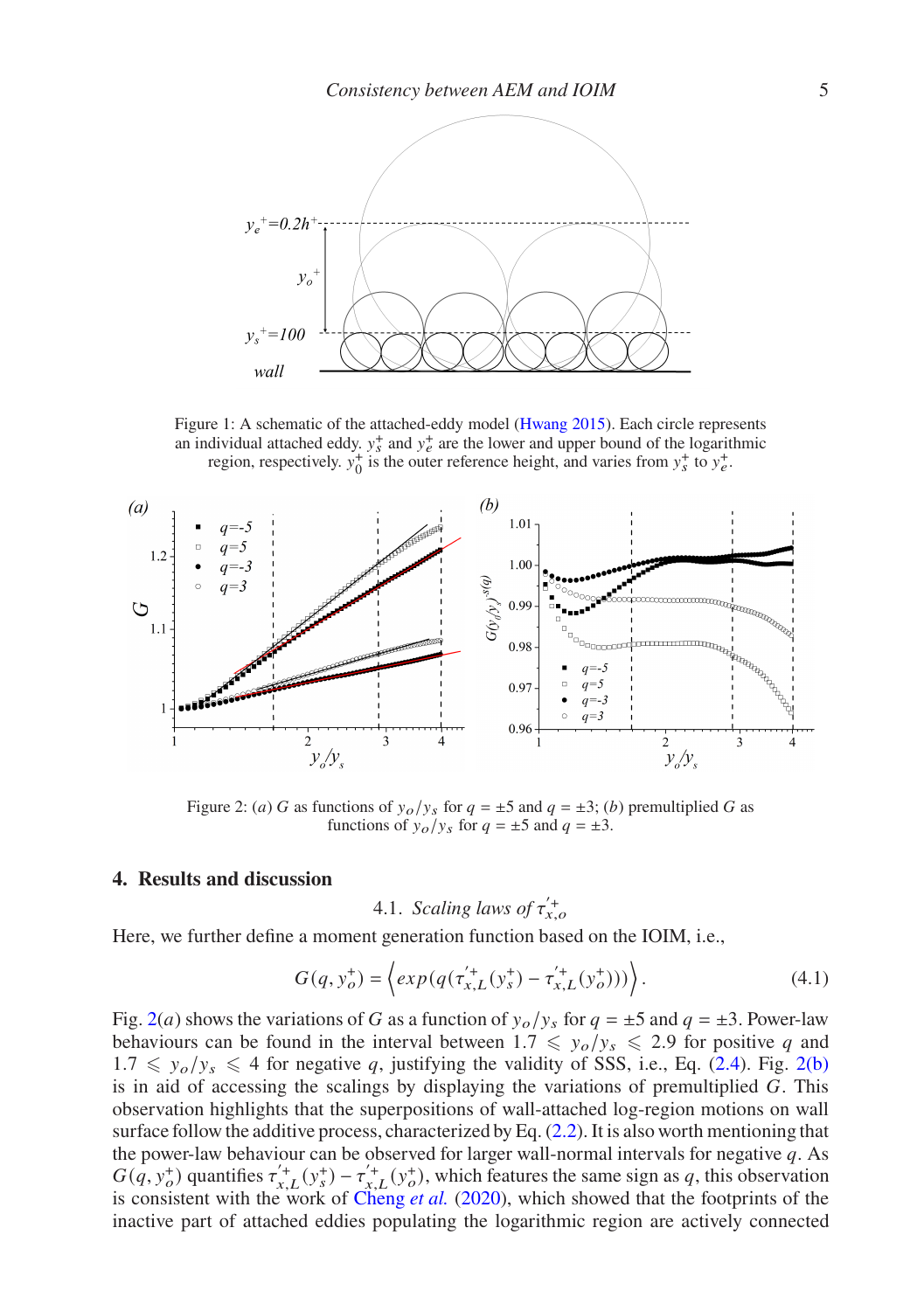<span id="page-5-2"></span>

Figure 3: (a) Anomalous exponent  $s(q)$  as a function of q. The black line is a quadratic fit; (*b*) second- to sixth- order moments of  $\tau_x^+$  as functions of  $Re_\tau$ . The dashed lines are the log-normal predictions from Eq. [\(4.2\)](#page-5-0)-[\(4.4\)](#page-5-1).

with large-scale negative  $\tau'_x$ . Other q values yield similar results and are not shown here for brevity.

The anomalous exponent  $s(q)$  can be obtained by fitting the range  $2 \leq y_o/y_s \leq 2.9$ , where both positive and negative q display good power-law scalings. Fig.  $3(a)$  $3(a)$  displays the variation of the anomalous exponent  $s(q)$  as a function of q. The solid line denotes the quadratic fit within  $-0.5 \leq q \leq 0.5$ . It can be seen that the variation of  $s(q)$  is very close to the model prediction, i.e., the quadratic function as Eq.  $(2.5)$  with  $C_2 = 0.00629$ . Only minor discrepancies between DNS data and model predictions can be observed. As such, it is reasonable to hypothesize that the streamwise wall-shear stress fluctuation  $\tau'_{x}$  generated by attached eddies of a given size follows the Gaussian distribution. Moreover, we can also estimate the statistical moments of  $\tau_{x,o}^+$  by taking the derivative of  $G(q, y_e^+)$  with respect to q around  $q = 0$  [\(Yang](#page-9-14) *et al.* [2016\)](#page-9-14), i.e.,

<span id="page-5-0"></span>
$$
\left\langle \tau_{x,o}^{'2+} \right\rangle = \left. \frac{\partial^2 G(q; y_o^+)}{\partial q^2} \right|_{q=0} \sim 2C_2 \ln(y_o/y_s) \sim 2C_2 \ln Re_\tau,
$$
\n(4.2)

$$
\left\langle \tau_{x,o}^{'4+} \right\rangle^{1/2} = \left( \frac{\partial^4 G(q; y_o^+)}{\partial q^4} \bigg|_{q=0} \right)^{1/2} \sim 2\sqrt{3} C_2 \ln(y_o/y_s) \sim 2\sqrt{3} C_2 \ln Re_\tau, \tag{4.3}
$$

<span id="page-5-1"></span>
$$
\left\langle \tau_{x,o}^{'6+} \right\rangle^{1/3} = \left( \frac{\partial^6 G(q; y_o^+)}{\partial q^6} \bigg|_{q=0} \right)^{1/3} \sim 2\sqrt[3]{15}C_2 \ln(y_o/y_s) \sim 2\sqrt[3]{15}C_2 \ln Re_\tau. \tag{4.4}
$$

Fig. [3\(](#page-5-2)b) shows the variations of second- ( $p = 1$ ) to sixth- ( $p = 3$ ) order moments of  $\tau'_x$ calculated from DNS of channel flows [\(Iwamoto](#page-9-18) *et al.* [2002](#page-9-18); [Del Álamo & Jiménez 2003;](#page-8-6) Abe *[et al.](#page-8-2)* [2004](#page-8-2); [Del Álamo](#page-8-7) *et al.* [2004;](#page-8-7) Hu *[et al.](#page-9-19)* [2006;](#page-9-19) [Lozano-Durán & Jiménez 2014;](#page-9-20) [Lee & Moser 2015;](#page-9-21) [Cheng](#page-8-8) *et al.* [2019](#page-8-8); [Kaneda & Yamamoto 2021](#page-9-22)) and compares them with the model prediction, i.e., Eq.  $(4.2)$ - $(4.4)$ . For the second- and fourth- order variances, the model predictions are roughly consistent with the DNS results. The comparisons also indicate a Reynolds-number dependence of  $\langle \tau_x^2 \rangle$ , which has been reported by vast studies [\(Schlatter & Örlü 2010;](#page-9-0) [Mathis](#page-9-6) *et al.* [2013;](#page-9-6) [Guerrero](#page-9-2) *et al.* [2020\)](#page-9-2), and may be ascribed to the superposition effects of the wall-attached log-region motions. [Wang](#page-9-23) *et al.* [\(2020](#page-9-23)) speculated that the amplitude modulation effect plays a more prominent role in affecting the statistic characteristics of  $\tau_{x,rms}^{\prime+}$  than the superposition effect, which contradicts the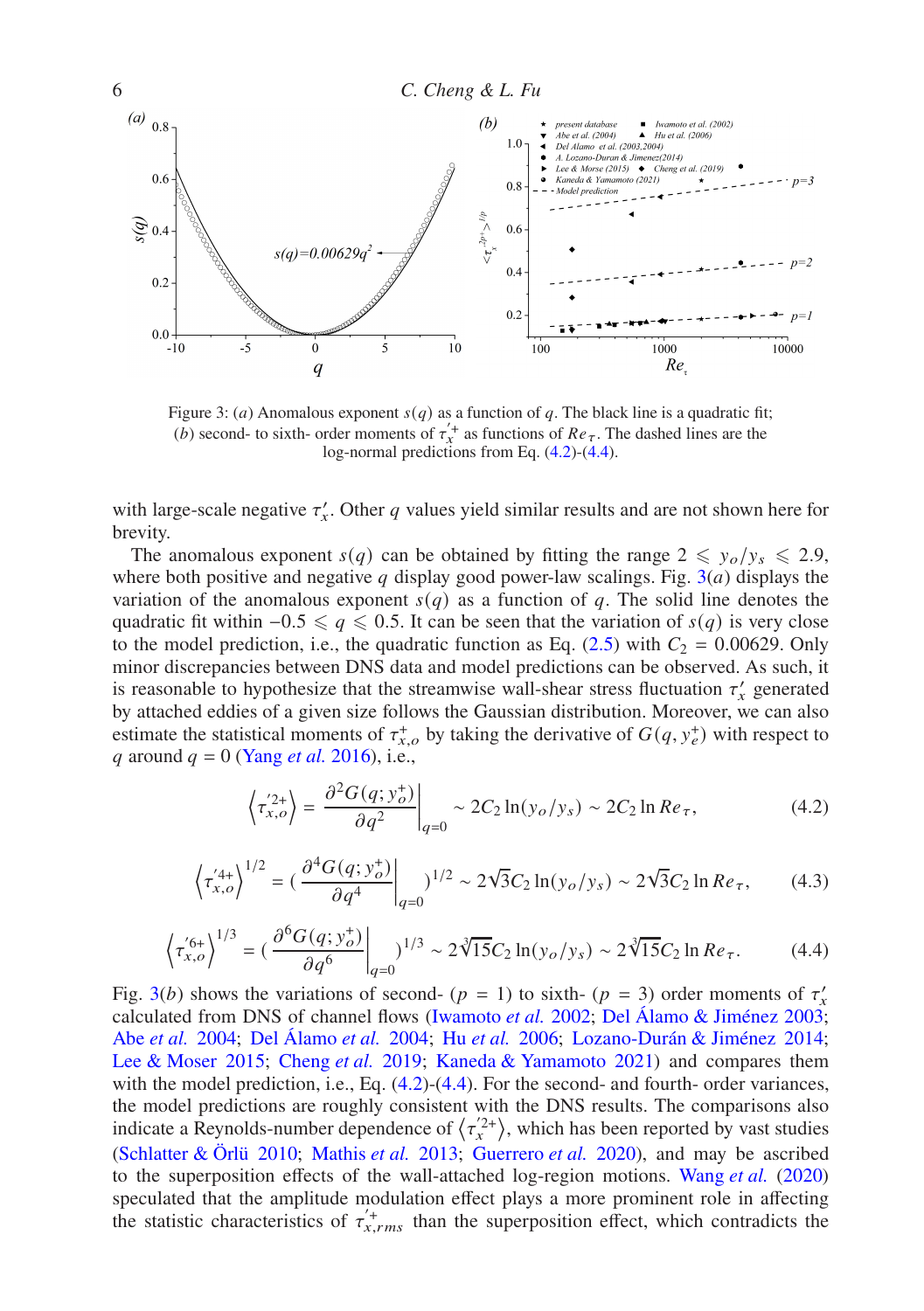<span id="page-6-0"></span>

Figure 4: (a)  $G(q)$  as functions of  $G(-2)$  for  $q = -1, -3, -5, -7$ ; (b)  $G(q)$  as functions of  $G(2)$  for  $q = 1, 3, 5, 7$ . Both vertical and horizontal axes in (*a*) and (*b*) are plotted in logarithmic form.

present findings. In fact, amplitude modulation has been demonstrated to exert a negligible effect on the even-order moments [\(Mathis](#page-9-24) *et al.* [2011](#page-9-24); [Blackman](#page-8-9) *et al.* [2019\)](#page-8-9). Therefore, the deduction of [Wang](#page-9-23) *et al.* [\(2020](#page-9-23)) needs to be revisited. For sixth-order moments, the model prediction displays substantial discrepancies with the DNS data. It is expected since highorder moments are dominated by the rare events resulting from the intermittent small-scale motions [\(Frisch & Donnelly 1996\)](#page-8-10), which can not be captured by IOIM (see Fig.  $5(a)$  $5(a)$ ).

ESS (i.e., Eq. [\(2.6\)](#page-2-2)) is another scaling predicted by the multifractal formalism. Different from SSS, ESS does not rely on the i.i.d of the addends, but the additive process (see Eq. [\(2.2\)](#page-2-1)). Fig. [4\(](#page-6-0)*a*) and 4(*b*) shows the ESS scalings for  $q_0 = -2$  and  $q_0 = 2$ , respectively. ESS holds for the entire logarithmic region. The observation suggests that the streamwise wall-shear fluctuations generated by logarithmic motions obey the additive process, though the streamwise wall shear fluctuations generated by attached eddies with wall-normal heights at approximately  $0.2h<sup>+</sup>$  are not identically and independently distributed due to the scale interactions (see Fig. [2\)](#page-4-1), which are not described by the attached-eddy model.

### 4.2. Instantaneous distribution of  $\tau'_x$

Furthermore, the instantaneous  $\tau_x^{\prime +}$  can be decomposed as

$$
\tau_x^{'+} = \tau_{x,s}^{'+} + \underbrace{\tau_{x,L}^{'+}(y_s^+) - \tau_{x,L}^{'+}(y_e^+)}_{\tau_{x,log}^{'+}} + \underbrace{\tau_{x,L}^{'+}(y_e^+)}_{\tau_{x,out}^{'+}},
$$
\n(4.5)

where  $\tau_{x,s}^{(+)}$  denotes the amplitude modulation of the universal signal  $\tau_{x}^{(+)}$ ,  $\tau_{x,log}^{(+)}$  and  $\tau_{x,out}^{(+)}$ are the superposition components contributed from the log region and the outer wallcoherent motions, respectively. The methodology of removing modulation effects can be found in [Mathis](#page-9-24) *et al.* [\(2011](#page-9-24)) and [Baars](#page-8-3) *et al.* [\(2016\)](#page-8-3), whose details are out of the range of present study. Fig.  $5(a)$  $5(a)$  shows the probability density functions (p.d.f.s) of  $\tau_x^{*,+}$ ,  $\tau_{x,s}^{'+}$ ,  $\tau'_{x,log}$  and  $\tau'_{x,out}$ , and compares with the p.d.f for the full channel data. The p.d.f.s of  $\tau'_{x,s}$ and  $\tau_{x}^{'*+}$  nearly coincide with that of  $\tau_{x}^{'+}$  with asymmetric and positively skewed shape, which demonstrates that removing the superposition and modulation effects barely affects the instantaneous distributions. The asymmetries between the positive and negative wallshear fluctuations are the essential characters of the near-wall small-scale turbulence, which may be associated with the celebrated near-wall sustaining process [\(Schoppa & Hussain](#page-9-25) [2002](#page-9-25)). In contrast, the p.d.f.s of  $\tau_{x, log}^{+}$  and  $\tau_{x,out}^{+}$  are more symmetric with rare events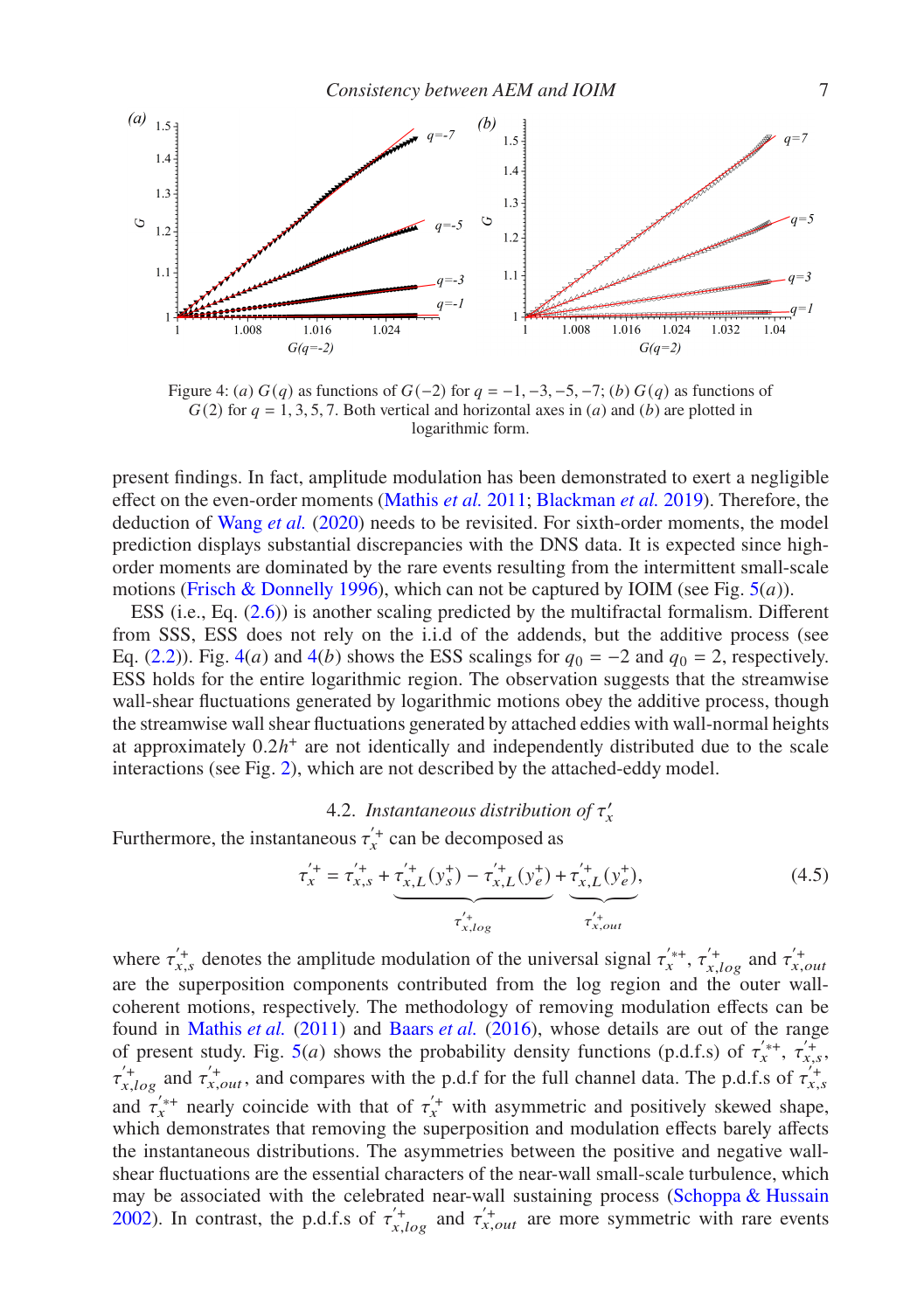<span id="page-7-0"></span>

Figure 5: (a) P.d.f.s of  $\tau_{x}^{'+}, \tau_{x,s}^{'}$ ,  $\tau_{x,log}^{'}$ ,  $\tau_{x,out}^{'}$ , and  $\tau_{x}^{'}$ ; (b) P.d.f.s of  $\tau_{x,log}^{'}$  in channel flows with  $Re_\tau$  = 934, 2003, and 4179. Dashed lines denote the Gaussian model predictions with Eqs.  $(4.6)-(4.7)$  $(4.6)-(4.7)$ .

invisible, suggesting that the superposition components of logarithmic and outer motions are less intermittent than the small-scale universal signals. This also explains the reason why the log-normal model describes the additive process well (see Fig.  $3(a)$  $3(a)$ ), although the log-normal model is inapplicable for rare events [\(Landau & Lifshitz 1987\)](#page-9-26). Moreover, the skewness and flatness of  $\tau_{x, log}^{+}$  are 0.05 and 2.91, which are very close to those of a Gaussian distribution. It strongly supports the conclusion drawn above that the streamwise wall-shear stress fluctuations generated by attached eddies populating logarithmic region can be absolutely treated as Gaussian variables with

<span id="page-7-1"></span>
$$
p(\xi) = \frac{1}{\sqrt{2\pi}\sigma} \exp\left(-\frac{\xi^2}{2\sigma^2}\right),\tag{4.6}
$$

where  $p(\xi)$  denotes the p.d.f, and  $\xi$  is the independent variable. It is worth noting that the variation of variance can be well predicted by the log-normal model, namely

<span id="page-7-2"></span>
$$
\sigma^2 = \left. \frac{\partial^2 G(q; y_o^+)}{\partial q^2} \right|_{q=0} = 2C_2 \ln(Re_\tau) + C_3,
$$
\n(4.7)

where  $C_2 \approx 0.00629$ , and  $C_3 \approx -0.07959$  is a constant and determined by the DNS data at  $Re_{\tau} = 2003$ . Fig. [5\(](#page-7-0)*b*) shows the p.d.f.s of  $\tau_{x, log}^{+}$  and the model prediction by Eq. [\(4.6\)](#page-7-1), results of other two Reynolds numbers [\(Del Álamo](#page-8-7) *et al.* [2004;](#page-8-7) [Lozano-Durán & Jiménez](#page-9-20) [2014](#page-9-20)) are also included for comparison. It can be seen that the Gaussian model proposed here works reasonably well and can cover a wide range of Reynolds numbers. The model remains to be validated by higher-Reynolds number DNS data.

### **5. Concluding remarks**

In summary, the present study reveals that IOIM and AEM are consistent to each other quantitatively. The statistical characteristics of the superpositions of log-region eddies follow the predictions of AEM, namely, the SSS and ESS scalings. Based on these observations, we conclude that the streamwise wall-shear stress fluctuations generated by attached eddies populating the logarithmic region can be treated as Gaussian variables. A Gaussian model is then proposed to describe their instantaneous distributions and verified by DNS data spanned broad-band Reynolds numbers. Considering the fact that the intensity of wall-shear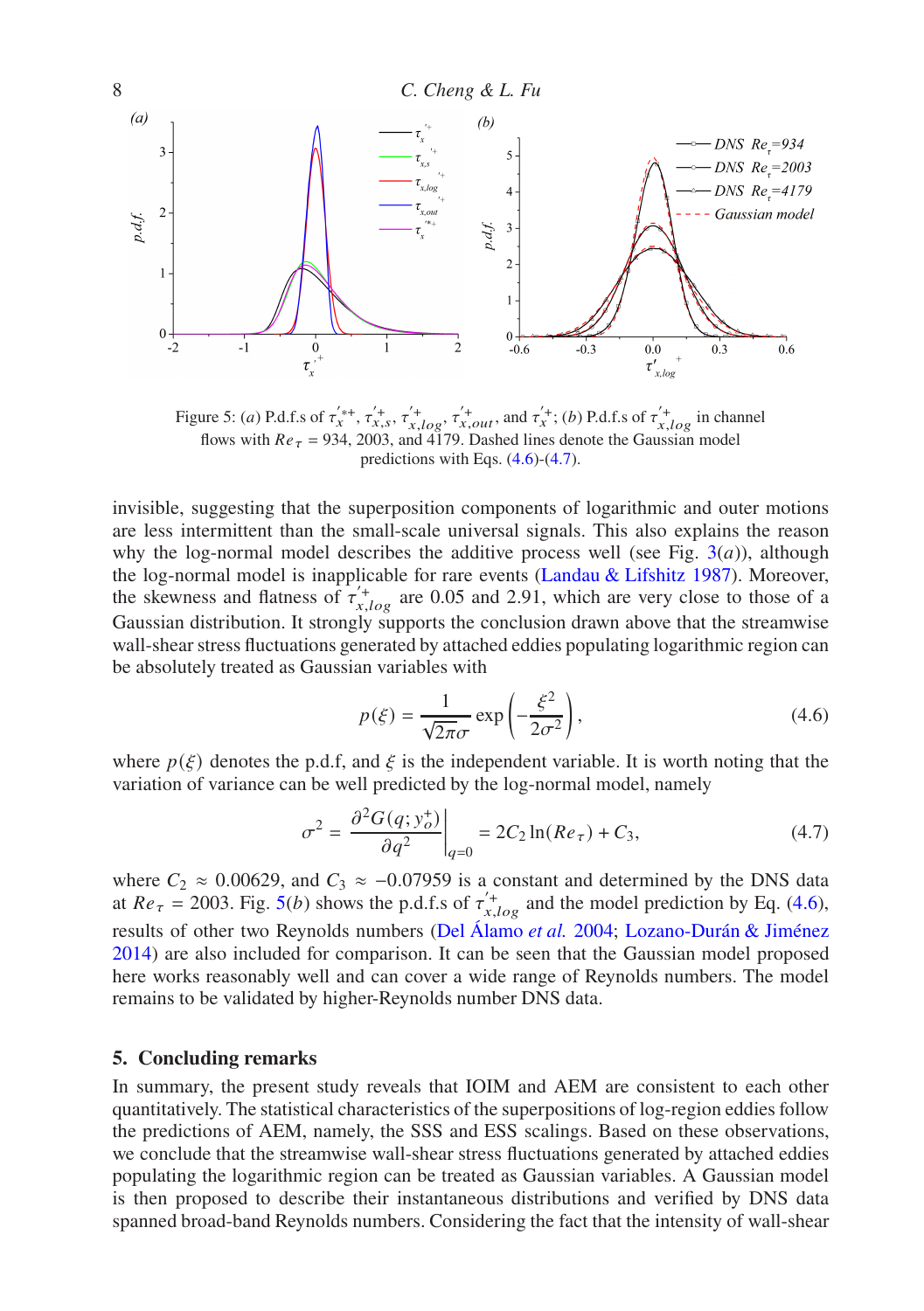stress fluctuations is typically underpredicted by the state-of-the-art wall-modelled largeeddy simulation (WMLES) approaches [\(Park & Moin 2016\)](#page-9-27), the Gaussian model proposed in the present study may be constructive for the development of the LES methodology, and the distribution characteristics of  $\tau_{x}^{*+}$  are helpful for developing more accurate near-wall models of WMLES approaches.

It is noted that some previous works adopted IOIM to investigate the spectral characteristics of the wall-coherent components of the signals in near-wall region, such as the work of [Marusic](#page-9-28) *et al.* [\(2017\)](#page-9-28), but whether they are consistent with the AEM predictions in physical space quantitatively has not been verified in detail. The consistency of the two models demonstrated here fills the gap and complements their works. Moreover, the findings in present study indicate that we can isolate the footprints of attached eddies within a selected wall-normal range by employing IOIM, i.e., by adjusting  $y_1^+$  and  $y_2^+$  in  $\tau_{x,L}^{\prime +}(y_1^+) - \tau_{x,L}^{\prime +}(y_2^+)$ . Here  $y_1^+$  and  $y_2^+$  are two selected wall-normal heights in the logarithmic region, and  $y_1^+ < y_2^+$ . In this regard, the present study may provide a new perspective for analyzing some flow physics in wall-bounded turbulence, such as the inner peak of the intensity of  $u'$ , and the streamwise inclined angles of attached eddies. All these are under investigation currently and will be reported in separate forthcoming papers.

### **Acknowledgments**

We are grateful to the authors cited in Fig.  $3(b)$  $3(b)$  for making their invaluable data available. L.F. acknowledges the fund from CORE as a joint research center for ocean research between QNLM and HKUST.

### **Declaration of interests**

The authors report no conflict of interest.

#### REFERENCES

- <span id="page-8-2"></span>Abe, H., Kawamura, H. & Choi, H. 2004 Very large-scale structures and their effects on the wall shear-stress fluctuations in a turbulent channel flow up to  $Re_\tau$  = 640. *J. Fluids Eng.* **126** (5), 835–843.
- <span id="page-8-4"></span>Baars, W.J. & Marusic, I. 2020 Data-driven decomposition of the streamwise turbulence kinetic energy in boundary layers. part 1. energy spectra. *J. Fluid Mech.* **882**.
- <span id="page-8-3"></span>BAARS, W. J, HUTCHINS, N. & MARUSIC, I. 2016 Spectral stochastic estimation of high-reynolds-number wall-bounded turbulence for a refined inner-outer interaction model. *Physical Review Fluids* **1** (5), 054406.
- <span id="page-8-5"></span>Benzi, R., Ciliberto, S., Tripiccione, R., Baudet, C., Massaioli, F. & Succi, S. 1993 Extended selfsimilarity in turbulent flows. *Phys. Rev. E* **48**, R29–R32.
- <span id="page-8-9"></span>BLACKMAN, K., PERRET, L. & MATHIS, R. 2019 Assessment of inner–outer interactions in the urban boundary layer using a predictive model. *J. Fluid Mech.* **875**, 44–70.
- <span id="page-8-8"></span>Cheng, C., Li, W., Lozano-Durán, A. & Liu, H. 2019 Identity of attached eddies in turbulent channel flows with bidimensional empirical mode decomposition. *J. Fluid Mech* **870**, 1037–1071.
- <span id="page-8-1"></span>Cheng, C., Li, W., Lozano-Durán, A. & Liu, H. 2020 On the structure of streamwise wall-shear stress fluctuations in turbulent channel flows. *J. Fluid Mech.* **903**, A29.
- <span id="page-8-6"></span>Del Álamo, J. C. & Jiménez, J. 2003 Spectra of the very large anisotropic scales in turbulent channels. *Phys. Fluids* **15** (6), L41–L44.
- <span id="page-8-7"></span>Del Álamo, J. C., Jiménez, J., Zandonade, P. & Moser, R.D. 2004 Scaling of the energy spectra of turbulent channels. *J. Fluid Mech.* **500**, 135–144.
- <span id="page-8-0"></span>DIAZ-DANIEL, C., LAIZET, S. & VASSILICOS, J.C. 2017 Wall shear stress fluctuations: Mixed scaling and their effects on velocity fluctuations in a turbulent boundary layer. *Phys. Fluids* **29** (5), 055102.
- <span id="page-8-10"></span>Frisch, U. & Donnelly, R.J. 1996 *Turbulence: the legacy of AN Kolmogorov*. AIP.